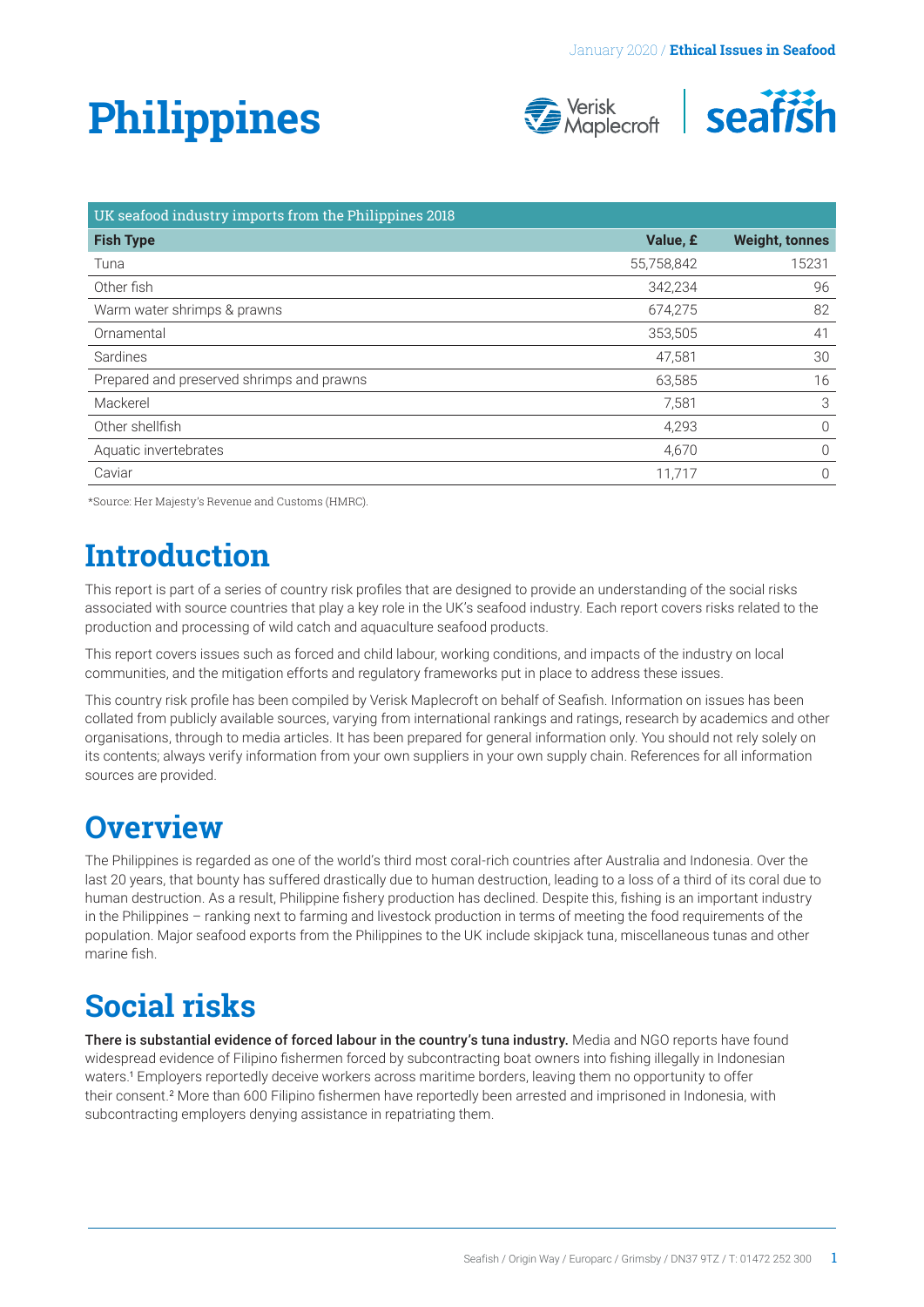<span id="page-1-0"></span>In addition, workers in both handline and purse seine tuna fishing were found to work under conditions of debt **bondage.**<sup>[3](#page-4-0)</sup> Fishermen reportedly took cash loans or received products such as food or medicine at inflated prices, subsequently finding themselves in a position where they were effectively unpaid for their work. Workers in fresh frozen processing and canning were also reported to be indebted to employers and paying off their debt through salary deductions.[4](#page-4-0) Companies sourcing from the Philippines fishing industry are likely to continue to encounter labour rights violations, including debt bondage in their supply chains, in the foreseeable future. This is particularly due to the widespread frequency of such cases, and the lack of adequate enforcement of labour rights in the sector.

**Human rights and conservation groups have criticised leading certification schemes as ineffective in identifying, preventing or protecting workers from violations.** New certification requirements for on-shore seafood operators, issued by the Marine Stewardship Council (MSC) in March 2019, were assessed by leading rights groups as weak and inadequate in tackling forced and child labour in seafood supply chains.[5](#page-4-0) Stakeholders from labour, human rights and environmental groups claim that the standards by which seafood operators were assessed were inadequate, with those in countries deemed as 'low risk' exempt from the labour requirements for the certification. In addition, operators from countries identified as 'high risk' are required to undergo third-party labour audit programmes that stakeholders claim have proven to be ineffective in other supply chain sectors such as palm oil and cocoa.<sup>[6](#page-4-0)</sup>

The absence of formal contractual arrangements put workers in a position where they are vulnerable to exploitative working conditions. This is prevalent throughout the supply chain, from fishing, processing and canning, with workers subject to excessive working hours, a lack of social security protections and sudden changes to working terms, including earnings received. Such informal arrangements make enforcement of labour standards difficult. The prevalence of indirect employment in canning, where workers lack direct relationships with canning companies, mean that they are not allowed to join unions and therefore lack access to grievance mechanisms.[7](#page-4-0) The lack of worker agency hinders traceability in global supply chains, increasing the risk of workers being exposed to poor working conditions and in some cases, conditions of forced labour – this presents heightened reputational and legal risks to companies sourcing from the Philippines.

A Supreme Court ruling holding a large tuna producing company accountable for labour rights violations on outsourced fishing vessels demonstrates the risks of using third party labour suppliers. In March 2017, a final verdict was issued holding Citra Mina responsible for the termination of the contracts of 32 workers without compensation, who were hired through a recruitment agency.<sup>[8](#page-4-0)</sup> The Mindanao-based company is the second largest tuna exporter in the Philippines and exports its products to international markets, including Europe.<sup>[9](#page-4-0)</sup>

Human Rights groups have reported that labour rights abuses by Citra Mina have been persistent and systematic, including cases of slave-like working conditions, forced labour and alleged human trafficking.[10](#page-4-0) The 2017 Supreme Court ruling indicates increasing pressure on the industry to tackle labour rights violations in their supply chains. International companies found to source from Citra Mina, or other suppliers with similar supply chain violations, face potential reputational consequences, particularly if reports of forced labour gain media traction.

Other labour rights violations cited by unions as sources of conflict include unfair mass dismissals, anti-union policies adopted by companies and the 'Cabo' subcontracting system that involves third party labour suppliers.<sup>[11](#page-4-0)</sup>

### **Regulations and risk mitigation**

The government is undertaking efforts to reform fishery management policy and strengthen enforcement against illegal fishing. Government agencies have partnered with conservation groups in tightening the monitoring of illegal fishing in the Tanon Straight, between Cebu and Negros, the country's largest biodiversity conservation spot.[12](#page-4-0) The Philippines Fisheries Bureau have also partnered with conservation group Environmental Defense Fund (EDF) to establish reforms for major commercial fisheries by 2022.[13](#page-4-0) Practices where fishermen have an ownership stake in fisheries in exchange for adhering to sustainable catch limits could reportedly quadruple fish populations by 2050.[14](#page-4-0) In November 2018, the government signed a joint memorandum banning bottom trawling in the municipal waters in the Philippines, showing increased attention to the protection of marine wildlife.<sup>[15](#page-4-0)</sup>

However, continued corruption amongst local enforcement officers hinders the prohibition of illegal fishing on municipal waters. A study conducted by Marine Conservation Philippines stated that interviews with local fishermen revealed vested interest amongst political elites in protecting illegal fishing interests.[16](#page-4-0) Political ties reportedly influence the outcome of sanctions laid on to non-compliant fishery companies.[17](#page-4-0) Persistent graft will continue to pose significant operational, reputational and legal risks for companies sourcing from or operating in the country.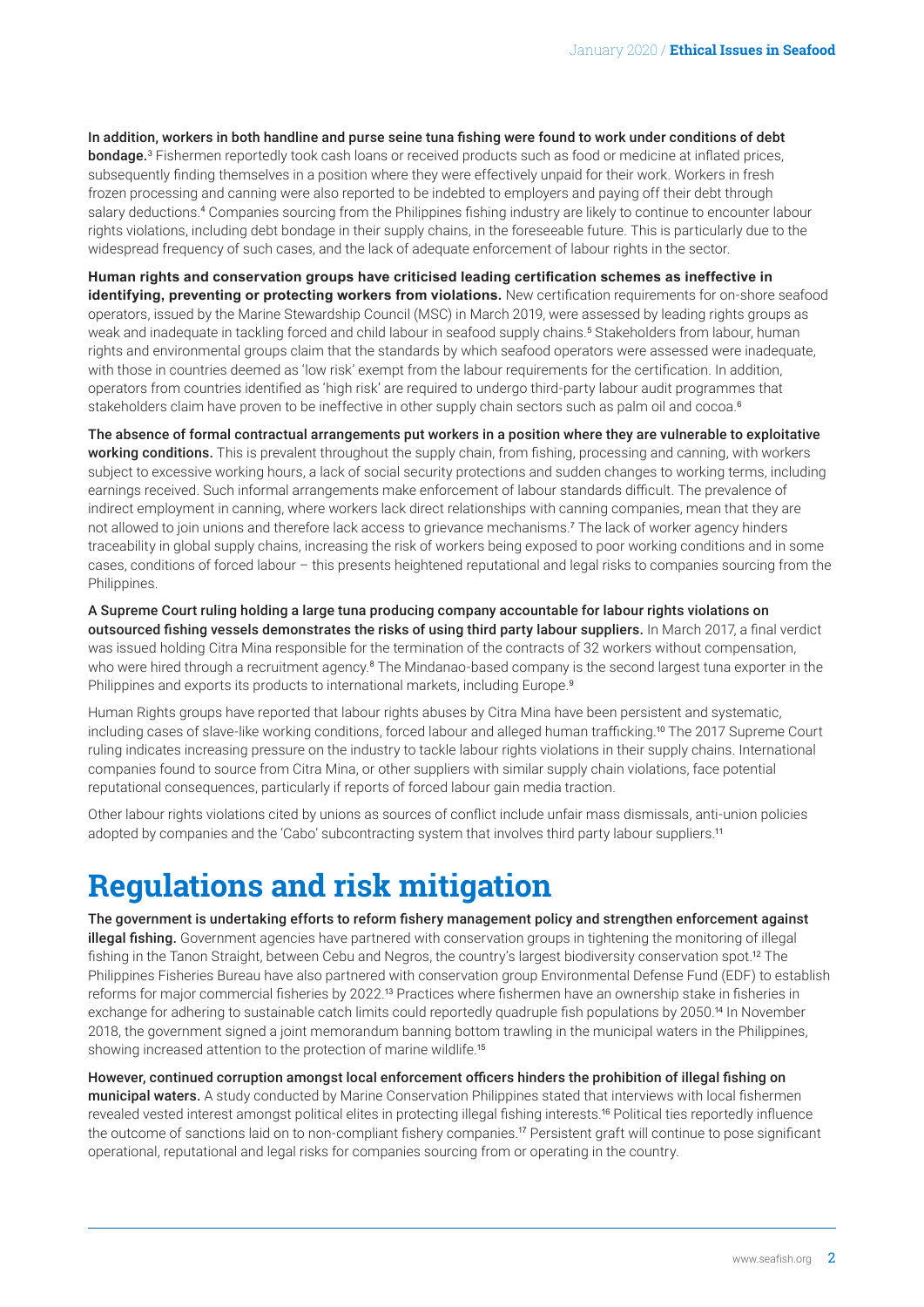# **International conventions and rankings**

The following tables indicate which international labour conventions the Philippines has ratified. The ratification of these conventions is a good indicator of a source country's commitment to enforcing internationally accepted best practices in the seafood industry when combined with thorough national legislation and well-resourced enforcement mechanisms.

| International Labour Organization (ILO) Conventions                     | Ratification |
|-------------------------------------------------------------------------|--------------|
| Freedom of Association and Protection of the Right to Organise (No. 87) | Yes          |
| Right to Organise and Collective Bargaining (No. 98)                    | Yes          |
| Forced Labour (No. 29)                                                  | Yes          |
| Abolition of Forced Labour (No. 105)                                    | Yes          |
| Equal Remuneration (No. 100)                                            | Yes          |
| Discrimination (Employment and Occupation) (No. 111)                    | Yes          |
| Minimum Age (No. 138)                                                   | Yes          |
| Worst Forms of Child Labour (No. 182)                                   | Yes          |
| Hours of Work (Industry) (No.1)                                         | <b>No</b>    |
| Weekly Rest (Industry) (No.14)                                          | <b>No</b>    |
| Protection of Wages (No. 95)                                            | Yes          |
| Minimum Wage Fixing (No.131)                                            | Yes          |
| Occupational Safety and Health (No. 155)                                | <b>No</b>    |
| Occupational Health Services (No. 161)                                  | <b>No</b>    |
| Labour Inspection (No. 81)                                              | <b>No</b>    |
| Private Employment Agencies (No. 181)                                   | <b>No</b>    |
| Work in Fishing Convention (No. 188)                                    | No           |
| Maritime Labour Convention (No. 186)                                    | Yes          |

| <b>United Nations (UN) Conventions</b>                                                                                                                     | Ratification |
|------------------------------------------------------------------------------------------------------------------------------------------------------------|--------------|
| Convention against Transnational Organized Crime and the Protocol to Prevent, Suppress and<br>Punish Trafficking in Persons, Especially Women and Children | <b>Yes</b>   |
| Convention against Transnational Organized Crime                                                                                                           | <b>Yes</b>   |
| Convention for the Suppression of the Traffic in Persons and of the Exploitation and the<br>Prostitution of Others                                         | <b>Yes</b>   |
| Convention on the Protection of the Rights of All Migrant Workers and Members of Their Families                                                            | <b>Yes</b>   |
| Convention to Suppress the Slave Trade and Slavery                                                                                                         | Yes          |
| Supplementary Convention on the Abolition of Slavery, Slave Trade and Institutions and Practices<br>Similar to Slavery                                     | Yes          |
| Protocol against the Smuggling of Migrants by Land, Sea and Air                                                                                            | <b>Yes</b>   |
|                                                                                                                                                            |              |

| <b>Other Conventions</b>                                                                     | <b>Ratification</b> |
|----------------------------------------------------------------------------------------------|---------------------|
| FAO Agreement on Port State Measures to Prevent, Deter and Eliminate Illegal, Unreported and | No                  |
| Unregulated Fishing                                                                          |                     |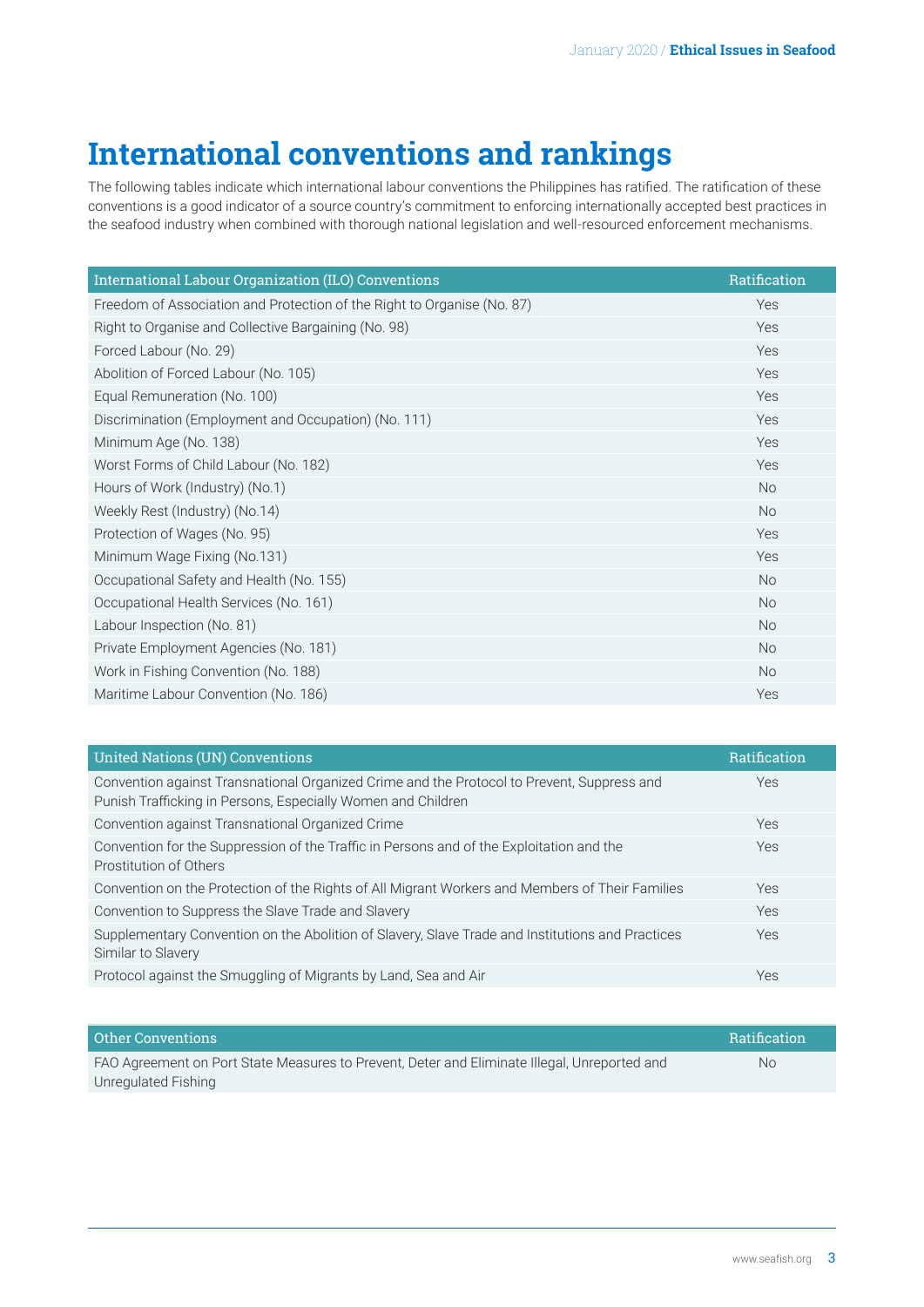# <span id="page-3-0"></span>**Rankings in global indices**

#### **US Department of State Trafficking in Persons (TIP) Report**

The TIP report is released annually by the US Department of State and offers a summary of the laws and enforcement efforts of various countries with respect to human trafficking. Specifically, it ranks countries based on a '3P paradigm' of prosecuting traffickers, protecting victims and preventing crime. Scoring on these elements is then collated to give each country a ranking. The rankings range from Tier 1 which indicates governments of countries that fully comply with the Trafficking Victims Prevention Act (TVPA) minimum standards for the elimination of trafficking to Tier 3 for the governments of countries that do not fully comply with the TVPA's minimum standards and are not making significant efforts to do so.

#### Rating: Tier 1

According to the US Department of State's 2019 Trafficking in Persons report, the Philippines meets the minimum standards for the elimination of trafficking. However, the report does state that, despite the governments prevention and enforcement efforts, forced labour remains prevalent in the fishing industry.[18](#page-4-0)

#### **Global Slavery Index**

The 2018 Global Slavery Index measures the extent of modern slavery country by country, and the steps governments are taking to respond to this issue, to objectively measure progress toward ending modern slavery.

There are two rankings:

1. Rankings of countries by prevalence of the population in modern slavery. Rankings range from 1 to 167 - with 1 the worst and 167 the best, in terms of the prevalence of slavery.

2. Rank of countries in terms of Government response to the issue. This is an indication of how governments are tackling modern slavery. This ranking ranges from AAA at the top to D at the bottom, with AAA denoting the most effective and comprehensive Government response.

For prevalence the Philippines ranking is: 30/167 (where a ranking of 1 indicates highest risk).

#### Overall, the Philippines is one of the higher risk countries scored on the index. According to the special report on the fishing sector, it is considered a medium risk country for modern slavery in the industry.[19](#page-4-0)

In terms of Government response the Philippines ranks BB. This indicates government has introduced a response to modern slavery that includes short-term victim support services, a criminal justice framework that criminalises some forms of modern slavery, a body to coordinate the response, and protection for those vulnerable to modern slavery. There may be evidence that some government policies and practices may criminalise and/or cause victims to be deported and/ or facilitate slavery.

#### **EU Illegal, Unreported and Unregulated Fishing Carding Process/Watch List**

Under the IUU Regulation, non-EU countries identified as having inadequate measures in place to prevent and deter this activity may be issued with a formal warning (yellow card) to improve. If they fail to do so, they face having their fish banned from the EU market (red card) among other measures.

The Philippines was removed from the EU IUU watch list in 2015.[20](#page-4-0)